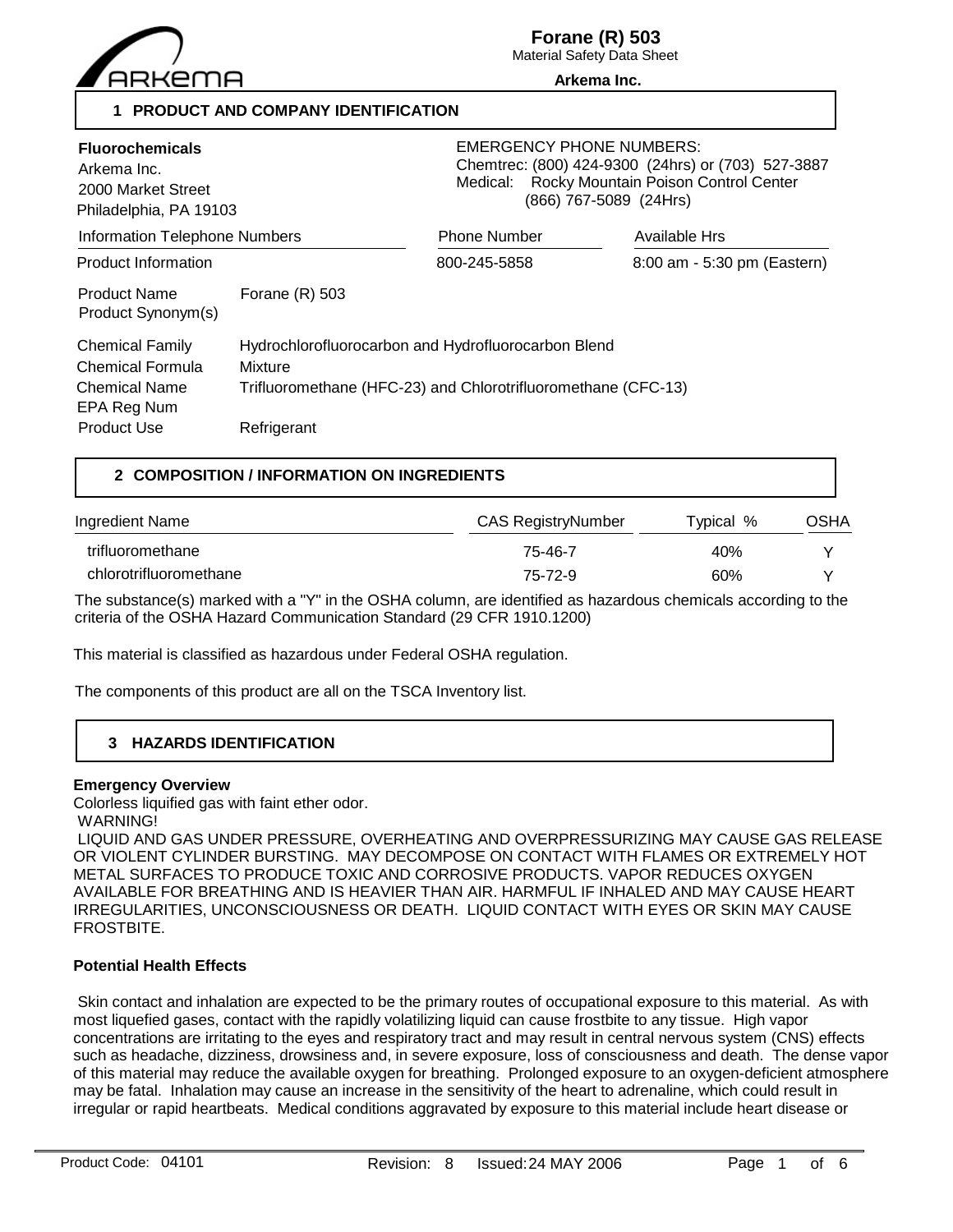

# **4 FIRST AID MEASURES**

IF IN EYES, immediately flush with plenty of water. Get medical attention if irritation persists.

IF ON SKIN, Flush exposed skin with lukewarm water (not hot), or use other means to warm skin slowly. Get medical attention if frostbitten by liquid or if irritation occures.

IF SWALLOWED, Not applicable - product is a gas at ambient temperatures.

IF INHALED, remove to fresh air. If not breathing, give artificial respiration. If breathing is difficult, give oxygen. Get medical attention. Do not give adrenaline, epinephrin or similar drugs following exposure to this product.

| <b>FIRE FIGHTING MEASURES</b> |
|-------------------------------|
|                               |

#### **Fire and Explosive Properties**

| <b>Auto-Ignition Temperature</b> | ΝA       |                           |
|----------------------------------|----------|---------------------------|
| Flash Point                      | NA - GAS | <b>Flash Point Method</b> |
| Flammable Limits- Upper          | ΝA       |                           |
| Lower                            | NA.      |                           |
|                                  |          |                           |

# **Extinguishing Media**

Use extinguishing media appropriate to surrounding fire conditions.

# **Fire Fighting Instructions**

 Stop the flow of gas if possible. Use water spray on person making shut-off. Fire fighters and others who may be exposed to products of combustion should wear full fire fighting turn out gear (full Bunker Gear) and selfcontained breathing apparatus (pressure demand NIOSH approved or equivalent). Fire fighting equipment should be thoroughly decontaminated after use.

## **Fire and Explosion Hazards**

 May decompose on contact with flames or extremely hot metal surfaces to produce toxic and corrosive products. Liquid and gas under pressure, overheating or overpressurizing may cause gas release and/or violent cylinder bursting. Container may explode if heated due to resulting pressure rise. Some mixtures of HCFCs and/or HFCs, and air or oxygen may be combustible if pressurized and exposed to extreme heat or flame.

# **6 ACCIDENTAL RELEASE MEASURES**

# **In Case of Spill or Leak**

 Use Halogen leak detector or other suitable means to locate leaks or check atmosphere. Keep upwind. Evacuate enclosed spaces and disperse gas with floor-level forced-air ventilation. Exhaust vapors outdoors. Do not smoke or operate internal combustion engines. Remove flames and heating elements.

#### **7 HANDLING AND STORAGE**

# **Handling**

j

 Avoid breathing gas. Avoid contact with eyes, skin and clothing. Keep container closed. Use only with adequate ventilation. Do not enter confined spaces unless adequately ventilated.

# **Storage**

Do not apply direct flame to cylinder. Do not store cylinder in direct sun or expose it to heat above 120 F.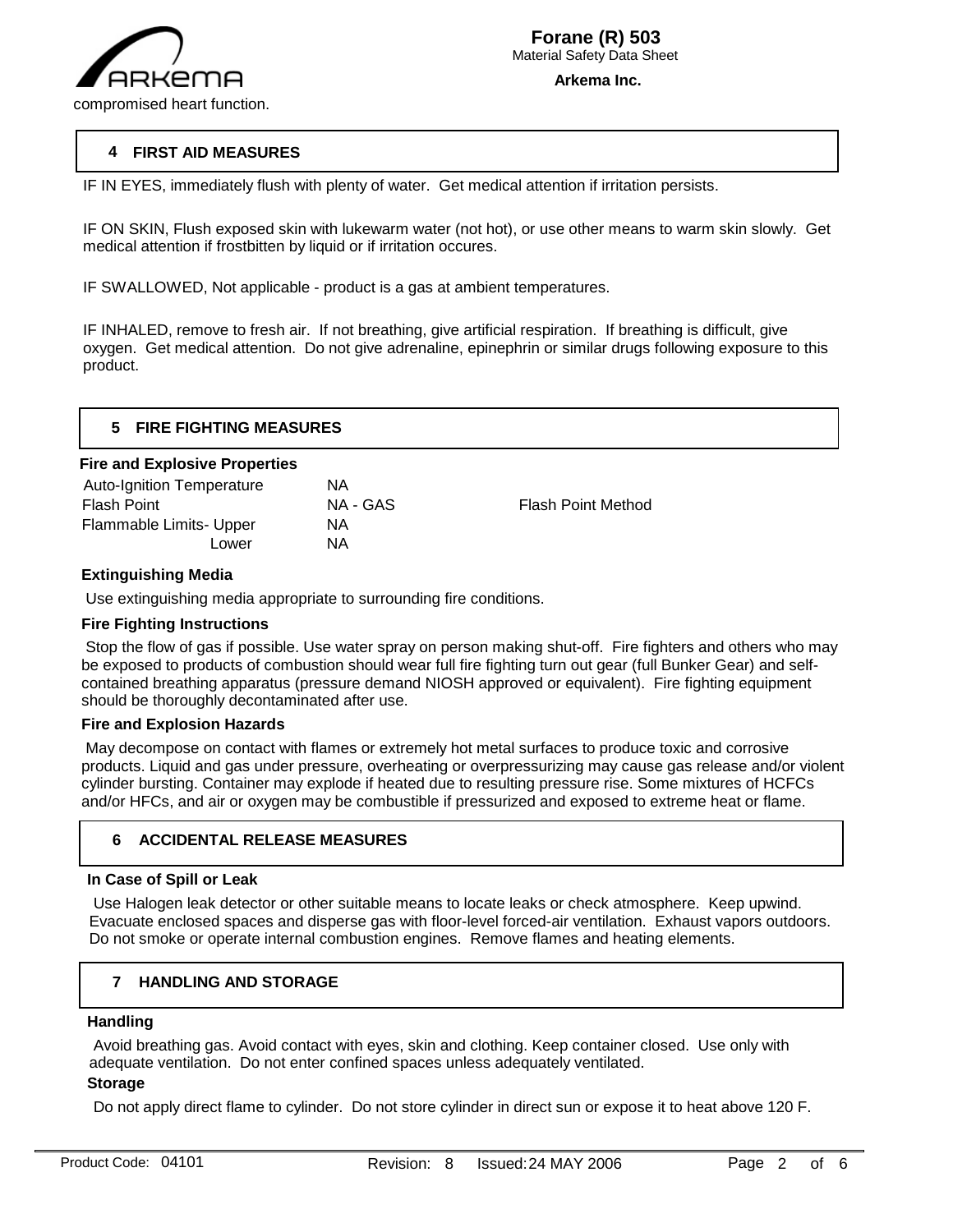

**Arkema Inc.**

#### **7 HANDLING AND STORAGE**

Do not drop or refill this cylinder. Keep away from heat, sparks and flames.

#### **8 EXPOSURE CONTROLS / PERSONAL PROTECTION**

## **Engineering Controls**

 $\overline{a}$ 

 Investigate engineering techniques to reduce exposures below airborne exposure limits. Provide ventilation if necessary to control exposure levels below airborne exposure limits (see below). If practical, use local mechanical exhaust ventilation at sources of air contamination such as open process equipment.

# **Eye / Face Protection**

Where there is potential for eye contact, wear chemical goggles and have eye flushing equipment available.

## **Skin Protection**

 Wear appropriate chemical resistant protective clothing and chemical resistant gloves to prevent skin contact. Consult glove manufacturer to determine appropriate type glove material for given application. Rinse contaminated skin promptly. Wash contaminated clothing and clean protective equipment before reuse. Wash skin thoroughly after handling.

# **Respiratory Protection**

 Avoid breathing gas. When airborne exposure limits are exceeded (see below), use NIOSH approved respiratory protection equipment appropriate to the material and/or its components (full facepiece recommended). Consult respirator manufacturer to determine appropriate type equipment for a given application. Observe respirator use limitations specified by NIOSH or the manufacturer. For emergency and other conditions where exposure limit may be significantly exceeded, use an approved full face positivepressure, self-contained breathing apparatus or positive-pressure airline with auxiliary self-contained air supply. Respiratory protection programs must comply with 29 CFR § 1910.134.

# **Airborne Exposure Guidelines for Ingredients**

| Exposure Limit                                                                                                                                              | Value                                                                                                                                                                                                                                                                                                                                                                                                     |
|-------------------------------------------------------------------------------------------------------------------------------------------------------------|-----------------------------------------------------------------------------------------------------------------------------------------------------------------------------------------------------------------------------------------------------------------------------------------------------------------------------------------------------------------------------------------------------------|
| trifluoromethane                                                                                                                                            |                                                                                                                                                                                                                                                                                                                                                                                                           |
| Arkema 8-hour TWA                                                                                                                                           | $1000$ ppm                                                                                                                                                                                                                                                                                                                                                                                                |
| -Only those components with exposure limits are printed in this section.<br>exposure. Measures to prevent significant cutaneous absorption may be required. | -Skin contact limits designated with a "Y" above have skin contact effect. Air sampling alone is insufficient to accurately quantitate<br>-ACGIH Sensitizer designator with a value of "Y" above means that exposure to this material may cause allergic reactions.<br>-WEEL-AIHA Sensitizer designator with a value of "Y" above means that exposure to this material may cause allergic skin reactions. |

# **9 PHYSICAL AND CHEMICAL PROPERTIES**

| Appearance/Odor         | Colorless liquified gas with faint ether odor. |
|-------------------------|------------------------------------------------|
| pH                      | ΝA                                             |
| <b>Specific Gravity</b> | 1.13 @ 0/0 C                                   |
| Vapor Pressure          | 575 PSIA @60 F                                 |
| Vapor Density           | 3.0                                            |
| <b>Melting Point</b>    | <b>NA</b>                                      |
| <b>Freezing Point</b>   | NE.                                            |
| <b>Boiling Point</b>    | -89 C / -128.2 F                               |
| Solubility In Water     | Slight                                         |
| <b>Percent Volatile</b> | 100                                            |
| Molecular Weight        | 82.3                                           |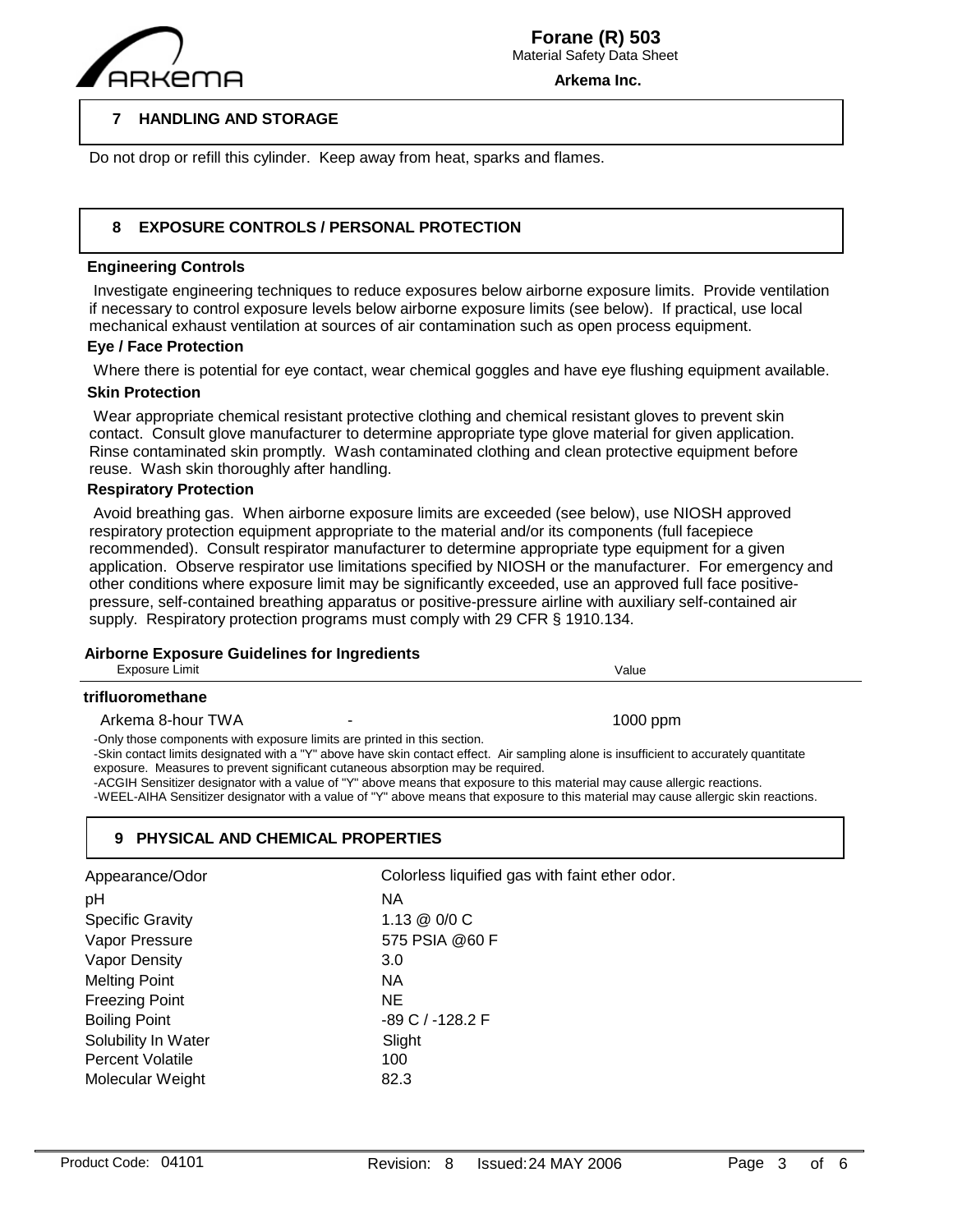

**Arkema Inc.**

# **10 STABILITY AND REACTIVITY**

# **Stability**

 This material is chemically stable under specified conditions or storage, shipment and/or use. See HANDLING AND STORAGE section of this MSDS for specified conditions.

# **Incompatibility**

Avoid contact with strong alkali or alkaline earth metals, finely powdered metals such as aluminum, magnesium or zinc and strong oxidizers, since they may react or accelerate decomposition.

# **Hazardous Decomposition Products**

Thermal decomposition products include hydrogen fluoride, hydrogen chloride, carbon monoxide, carbon dioxide and chlorine.

# **11 TOXICOLOGICAL INFORMATION**

# **Toxicological Information**

## **Trifluoromethane**

Controlled human studies indicate that short-term overexposure by inhalation causes analgesia and impairment of consciousness. Inhalation, followed by intravenous injection of epinephrine to simulate stress reactions, resulted in cardiac sensitization at very high levels in cats but not in dogs. Following repeated inhalation exposure, no adverse effects were observed in rats, guinea pigs or dogs. Genetic changes were observed in tests using insects but not in tests using bacteria. Single exposure (acute) studies indicate: Inhalation - Practically Non-toxic to Rats (2-hr LC0 >200,000 ppm)

## Methane, chlorotrifluoro-

Inhalation, followed by injection of epinephrine to simulate stress reactions, resulted in cardiac sensitization in dogs. No genetic changes were observed in tests using bacteria. Single exposure (acute) studies indicate: Inhalation - Practically Non-toxic to Rats (4-hr LC50 >800,000 ppm)

# **12 ECOLOGICAL INFORMATION**

# **Ecotoxicological Information**

No data are available.

# **Chemical Fate Information**

Data on this material and/or its components are summarized below.

 This material has a log Pow = 0.64 (measured). Trifluoromethane This material has a log Pow = 0.64 (measured).

# **13 DISPOSAL CONSIDERATIONS**

# **Waste Disposal**

 Recover, reclaim or recycle when practical. Dispose of in accordance with federal, state and local regulations. Note: Chemical additions to, processing of, or otherwise altering this material may make this waste management information incomplete, inaccurate, or otherwise inappropriate. Furthermore, state and local waste disposal requirements may be more restrictive or otherwise different from federal laws and regulations.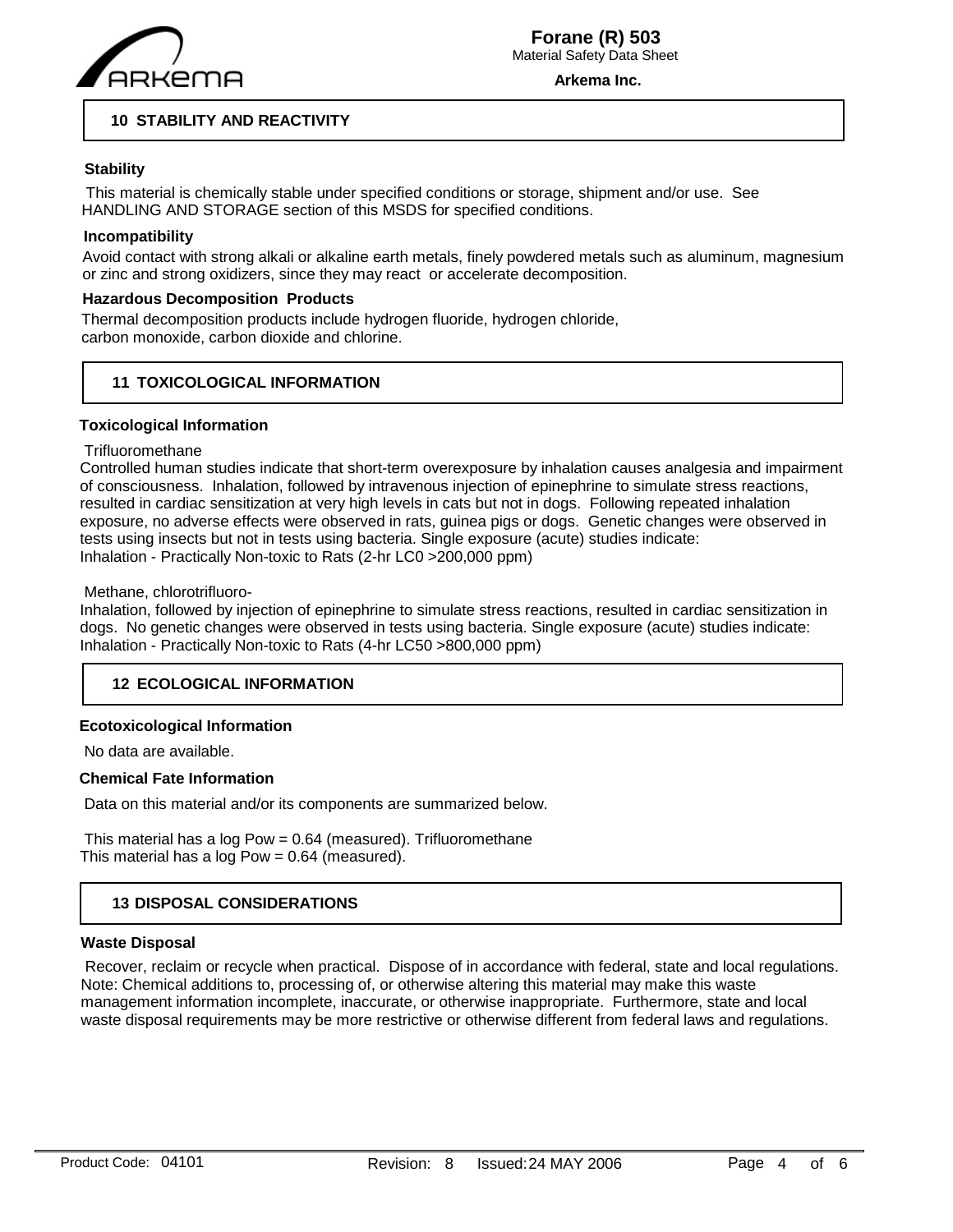

# **Forane (R) 503**

Material Safety Data Sheet

#### **Arkema Inc.**

# **14 TRANSPORT INFORMATION**

| DOT Name                  | Chlorotr  |
|---------------------------|-----------|
| <b>DOT Technical Name</b> | $(R-503)$ |
| <b>DOT Hazard Class</b>   | 22        |
| UN Number                 | UN 2599   |
| <b>DOT Packing Group</b>  | PG NA     |
| RQ.                       |           |

Chlorotrifluoromethane and Trifluoromethane Azeotropic Mixture  $(R-503)$ UN 2599

# **15 REGULATORY INFORMATION**

# **Hazard Categories Under Criteria of SARA Title III Rules (40 CFR Part 370)**

| Immediate (Acute) Health Y | <b>Fire</b>                |  |
|----------------------------|----------------------------|--|
| Delayed (Chronic) Health N | Reactive                   |  |
|                            | Sudden Release of Pressure |  |

The components of this product are all on the TSCA Inventory list.

## **Ingredient Related Regulatory Information:**

| <b>SARA Reportable Quantities</b> | CERCLA RQ | SARA TPO |
|-----------------------------------|-----------|----------|
| trifluoromethane                  | ΝE        | NE       |
| chlorotrifluoromethane            | ΝE        | NE       |

## **SARA Title III, Section 313**

This product does contain chemical(s) which are defined as toxic chemicals under and subject to the reporting requirements of, Section 313 of Title III of the Superfund Amendments and Reauthorization Act of 1986 and 40 CFR Part 372. See Section 2

chlorotrifluoromethane

#### **New Jersey Right to Know**

This product does contain the following chemical(s), as indicated below, currently on the New Jersey Right-to-Know Substances List. chlorotrifluoromethane

trifluoromethane

#### **Pennsylvania Environmental Hazard**

This product does contain the following chemical(s), as indicated below, currently on the Pennsylvania Environmental Hazard List. chlorotrifluoromethane

trifluoromethane

## **Pennsylvania Right to Know**

This product does contain the following chemical(s), as indicated below, currently on the Pennsylvania Hazardous Substance List. chlorotrifluoromethane

trifluoromethane

# **16 OTHER INFORMATION**